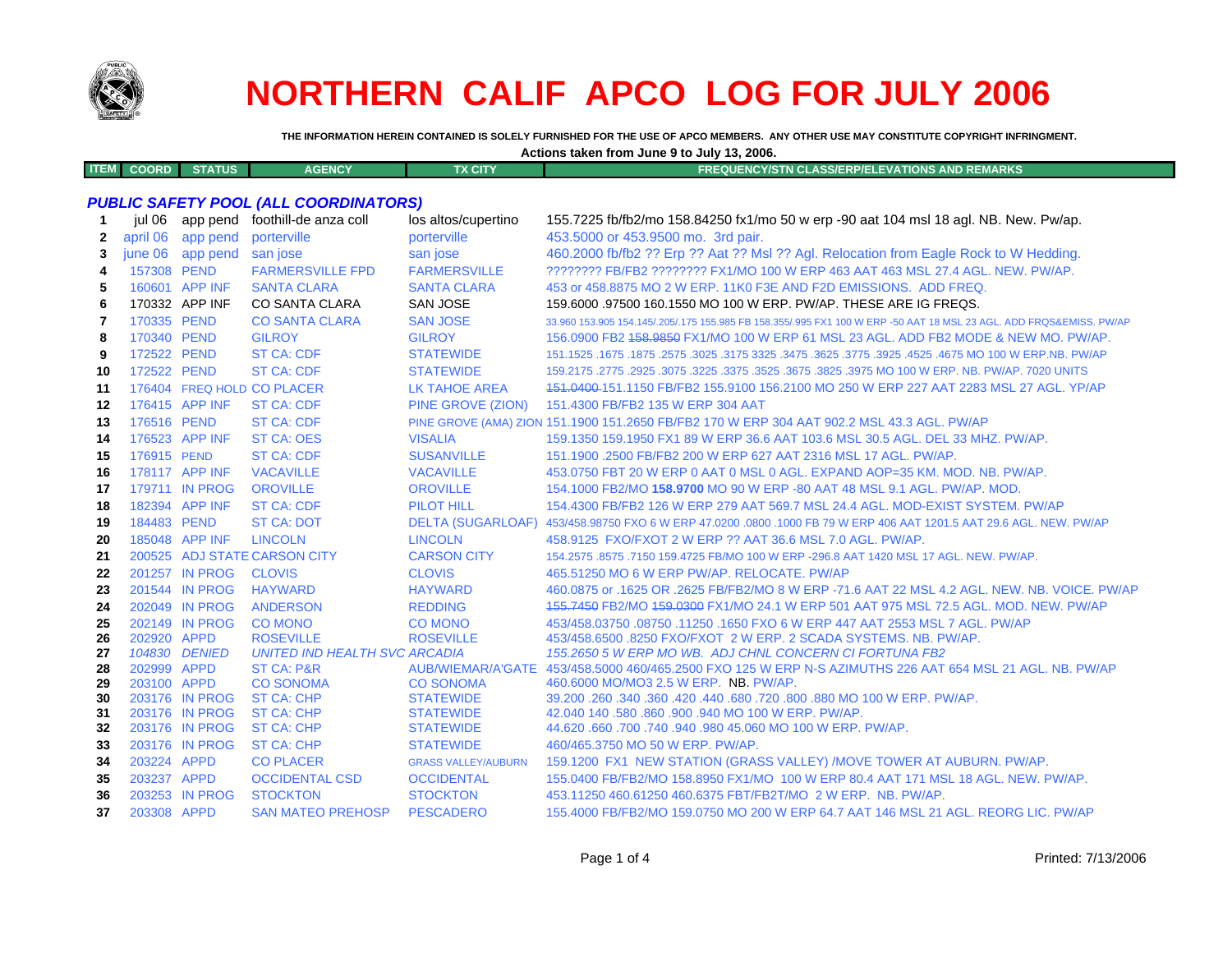#### **THE INFORMATION HEREIN CONTAINED IS SOLELY FURNISHED FOR THE USE OF APCO MEMBERS. ANY OTHER USE MAY CONSTITUTE COPYRIGHT INFRINGMENT.**

**Actions taken from June 9 to July 13, 2006.**

| <b>ITEM</b> | <b>COORD</b> | <b>STATUS</b>    | <b>AGENCY</b>                                              | <b>TX CITY</b>                 | <b>FREQUENCY/STN CLASS/ERP/ELEVATIONS AND REMARKS</b>                                                                                                                 |
|-------------|--------------|------------------|------------------------------------------------------------|--------------------------------|-----------------------------------------------------------------------------------------------------------------------------------------------------------------------|
| 38          | 203317 APPD  |                  | <b>HANFORD</b>                                             | <b>HANFORD</b>                 | 460,2000,3750 FB/FB2/FX1/MO 250 W ERP EXSISTS, ADD NB, PW/AP.                                                                                                         |
| 39          | 203321 APPD  |                  | <b>CO INYO</b>                                             | <b>BAKER</b>                   | 154.7250 FB2 250 W ERP 200.8 AAT 640 MSL 42.7 AGL. ADDS TO EXSIST. PW/AP MAX ERP 152 W.                                                                               |
| 40          | 203331 APPD  |                  | <b>CO FRESNO</b>                                           | <b>CO FRESNO</b>               | 158.8350 MO 100 W ERP ONLY ADDS NB. PW/AP                                                                                                                             |
| 41          | 203334 APPD  |                  | <b>CO FRESNO</b>                                           | <b>CO FRESNO</b>               | MED 1-10 MO 30 W ERP. INCR MO#. ADD NB. PW/AP                                                                                                                         |
| 42          | 203335 APPD  |                  | <b>CO FRESNO</b>                                           | <b>CO FRESNO</b>               | 159.0750 MO ONLY ADDS NB, PW/AP.                                                                                                                                      |
| 43          | 203343 APPD  |                  | <b>CO FRESNO</b>                                           | <b>CO FRESNO</b>               | 154.9500 FB/FB2 18.1 AAT 5 W ERP 90.5 MSL 25.6 AGL. DEL 1 SITE ADD 2. ADD NB. PW/AP.                                                                                  |
| 44          | 203349 APPD  |                  | <b>CO FRESNO</b>                                           | <b>CO FRESNO</b>               | 154.8750 155.5350 156.0300 158.7900 158.8800 158.9550 158.9700 159.1500 458.4500 MO ONLY ADD NB                                                                       |
| 45          | 500388 APPD  |                  | <b>REEDLY</b>                                              | <b>REEDLY</b>                  | 453/458.91250 MO 2 W ERP F3&F2. NEW. PW/IMSA.                                                                                                                         |
| 46          | ???          | <b>APPD</b>      | <b>NEW WEST FOODS</b>                                      | <b>PLACERVILLE</b>             | 30.840, 31.240, 33.160, 33.400, 35.020, 151.835 .895, 154.490 .515 .540 MO 1-3 W ERP. NB. IG/PCIA.                                                                    |
| 47          | 605499 APPD  |                  | PG&E                                                       | <b>VACAVILLE</b>               | DEL 156.6050 ADD 153.7250 FB/MO 368 W ERP 562 AAT 810 MSL 35.7 AGL. IMPACTS OES LG. IG/UTC.                                                                           |
| 48          | 203428 APPD  |                  | <b>ST CA: DOT</b>                                          | <b>REDDING AREA</b>            | 453.1250 .4750 458.1250 4750 FXO 40 W ERP 414 AAT 1201 MSL 29.6 AGL. NB. MODS. PW/AP.                                                                                 |
| 49          |              | 203438 FREQ HOLD | <b>SARATOGA</b>                                            | <b>SARATOGA</b>                | 158.84250 FB/FB2/MO 153.86750 MO 60 W ERP -119 AAT 116.1 MSL 24 AGL, NB, NEW, PW/AP,                                                                                  |
| 50          | 0136 06 APPD |                  | TACO BELL #529                                             | <b>CONCORD</b>                 | 151.5200 154.4900 .5150 31.800 33.160 35.880 MO 1-2 W ERP. WB. IG/AAR                                                                                                 |
| 51          | 44063 APPD   |                  | <b>RIO DELL</b>                                            | <b>RIO DELL/FORTUNA</b>        | 453/458.2500 FXO 20 W ERP -50 AAT 104.1 MSL 6.1 AGL. WB. PW/FCCA.                                                                                                     |
| 52          | 44608        | <b>APPD</b>      | <b>REDWAY</b>                                              | REDWAY (HUM CO)                | 453/458.8000 FXO/MO -217 AAT 163 MSL 6.1 AGL, WB, PW/FCCA,                                                                                                            |
| 53          | 024732 APPD  |                  | HOOPA VALLEY RES FM HOOPA (HUM CO)                         |                                | 155.3850 FB2 150.805 154.1900 .355 .385 MO 35 W ERP 396.9 AAT 1036 MSL 12 AGL. PW/IMSA. RESTORE                                                                       |
| 54          |              | 500441 DENIED    | <b>CO SACRAMENTO</b>                                       | <b>RANCHO CORDOVA</b>          | 453/458.8125 MO 2 W ERP. F2D. NEW. PW/AASHTO.                                                                                                                         |
| 55          |              | 203535 IN PROG   | <b>CO SISKIYOU</b>                                         |                                | CO SISKIYOU (3 LOCS 154.2500 FB2 14.9 W ERP 614 AAT 1964 MSL 6 AGL. ADD TO EXIST SYS. PW/AP.                                                                          |
| 56          |              |                  | 203429 HOLDING CO FRESNO                                   | <b>FRESNO</b>                  | 155,5650 FB2/MO 158,9250 MO 5 W ERP 16.1 AAT 90.5 MSL 3 AGL, ADDS TO SYS, PW/AP.                                                                                      |
| 57          | 203562 APPD  |                  | ST CA: ?                                                   | <b>STATEWIDE</b>               | 460.0125 MO/MO3 1-2 WATTS NB. PW/AP.                                                                                                                                  |
| 58          |              |                  | 203461 ADJ AREA BAKERSFIELD                                | <b>BAKERSFIELD</b>             | 153.8750 .9950 154.115 .0250 FB/FB2 160 W ERP 74.1 AAT 282 MSL 28 AGL. PW/AP                                                                                          |
| 59          |              |                  | 203465 ADJ AREA BAKERSFIELD                                | <b>BAKERSFIELD</b>             | 151.0700 FB 160 W ERP -9.9 AAT 123.4 MSL 16 AGL. PW/AP                                                                                                                |
| 60          |              |                  | 203468 ADJ AREA BAKERSFIELD                                | <b>BAKERSFIELD</b>             | 155.4300 FB 130 W ERP -16.9 AAT 123.4 MSL 16 AGL. PW/AP.                                                                                                              |
| 61          | 44068 APPD   |                  | <b>REDWAY</b>                                              | <b>REDWAY (HUM CO)</b>         | 453/458.8000 FXO/MO -217 AAT 163 MSL 6.1 AGL, WB, PW/FCCA,                                                                                                            |
| 62          | 203605 APPD  |                  | <b>HERCULES</b>                                            | <b>HERCULES</b>                | 453.16250 MO 4 W ERP. NB. PW/AP.                                                                                                                                      |
| 63          |              | 203675 IN PROG   | <b>SAN RAMON VLY FPD</b>                                   | <b>W CREEK (DIABLO)</b>        | 460.5750 FB/FB2 8.5 W ERP 958 AAT 1170 MSL 10 AGL, PW/AP.                                                                                                             |
| 64          | 430015 APPD  |                  | <b>SIERRA ROAD IMP ASSN SAN JOSE</b>                       |                                | 173.36250 FXOC 8 W ERP -94 AAT 258 MSL 6 AGL. TELEMETRY. RESTORAL. IG/PCIA.                                                                                           |
| 65          |              | 500466 DENIED    | <b>CO FRESNO</b>                                           | <b>KERMAN</b>                  | 159.11250 FB2/MO 155.0850 FX1/MO 20 W ERP 14 AAT 59 MSL 15.2 AGL. NEW. PW/AASHTO.                                                                                     |
| 66          | 203706 APPD  |                  | ST CA: JUDICIAL COUNCIISAN FRANCISCO                       |                                | 453.2750 FB/FB2/FX1/MO 19 W ERP 25.6 AAT 19.2 MSL 36.6 AGL. NEW. WB. PW/AP.                                                                                           |
| 67<br>68    | 203738 APPD  | 203743 OFFICE    | HUMBOLDT ST UNIV PD ARCATA                                 |                                | 155.1150 FB/FB2/MO 156.2400 MO 100 W ERP ??AAT 28 MSL 22 AGL. ADD NEW SITE. PW/AP.                                                                                    |
| 69          | 105317 APPD  |                  | <b>CO SANTA CLARA</b><br>RUSSIAN RIVER CO WATER GURNEVILLE | <b>MT CHUAL</b>                | 155,7000 FB/FB2 11.2 W ERP 726 AAT 1076 MSL 11.6 AGL, ADD TO EXIST SYS, PW/AP, WB&NB,<br>173.28750 FXO 8W ERP V AAT V MSL 7 AGL. RESTORAL. SEVERAL LOCNS. IG/EWA.     |
| 70          | 105317 APPD  |                  | CO SAN MATEO                                               | <b>MONTARA</b>                 | 453.2500 FB2 50 W ERP @230T 68.1 AAT 145 MSL 9.4 AGL. PW/IMSA.                                                                                                        |
| 71          | 024732 APPD  |                  | HOOPA VALLEY RES FM HOOPA (HUM CO)                         |                                | 155.3850 .1000 .8200 FB2/MO 150.8050 154.1900 .3550 .3850 151.0850 159.1800 MO                                                                                        |
|             |              |                  |                                                            | CONTINUES >>>                  | 35 W ERP 296 AAT 103.6 MSL 12 AGL. PW/IMSA. RESTORAL.                                                                                                                 |
| 72          |              | 203881 IN PROG   | SANTA ROSA                                                 | <b>SANTA ROSA</b>              | 453/458.93750 FXO/FXOT 6 W ERP V AAT V MSL 7 AGL. NB. NEW. PW/AP                                                                                                      |
| 73          | 1660019 APPD |                  | TORRE AVE PROJECT 11 CUPERTINO                             |                                | 465.0000 FB 25 W ERP ?? AAT 72 MSL 12 AGL. IG/PCIA. NEW. JOB-SITE DIGITAL PAGING.                                                                                     |
| 74          | 44099 APPD   |                  | YUROK DEPT OF PS                                           | <b>KLAMATH AREA</b>            | 173.3250 (IG) MO 100 W ERP. WB. NEW. PW/???                                                                                                                           |
| 75          | 060577 APPD  |                  | <b>KANAHAWA WATER</b>                                      |                                | 153.7250 .2500 FB/MO ?? W ERP ?? AAT ?? MSL ?? AGL.                                                                                                                   |
| 76<br>77    | 510545 APPD  | 500545 DENIED    | CO FRESNO<br>CO FRESNO                                     | <b>KERMAN</b><br><b>KERMAN</b> | 159.11250 FB2/MO 155.0850 FX1/MO 20 W ERP 14 AAT 59 MSL 15.2 AGL. NEW. PW/AASHTO.<br>155.0850 FB2/MO 159.1050 FX1/MO 20 W ERP 14 AAT 59 MSL 15.2 AGL. NEW. PW/AASHTO. |
| 78          | 204014 APPD  |                  | SAN MATEO PREHOSP                                          | <b>DALY CITY</b>               | 151.4750 FB/MO 154.1000 155.4000 FB/FB2/MO 156.0450 FX1/MO49 W ERP 338.6 AAT 366 MSL 15 AGL.PW/AP                                                                     |
| 79          | 204014 APPD  |                  | <b>SAN MATEO PREHOSP</b>                                   | <b>DALY CITY</b>               | 151.4750 FB/MO 154.1000 155.4000 FB/FB2/MO 156.0450 FX1/MO49 W ERP 138.4 AAT 168 MSL 11 AGL.PW/AP                                                                     |
| 80          | 204014 APPD  |                  | <b>SAN MATEO PREHOSP</b>                                   | <b>PACIFICA</b>                | 151.4750 FB/MO 154.1000 155.4000 FB/FB2/MO 156.0450 FX1/MO 270 W ERP 107.7 AAT 153 MSL 18 AGL.PW/AP                                                                   |
| 81          | 204014 APPD  |                  | <b>SAN MATEO PREHOSP</b>                                   | SO SF                          | 151.4750 FB/MO 154.1000 155.4000 FB/FB2/MO 156.0450 FX1/MO 100 W ERP -33.2 AAT 24 MSL 6 AGL.PW/AP                                                                     |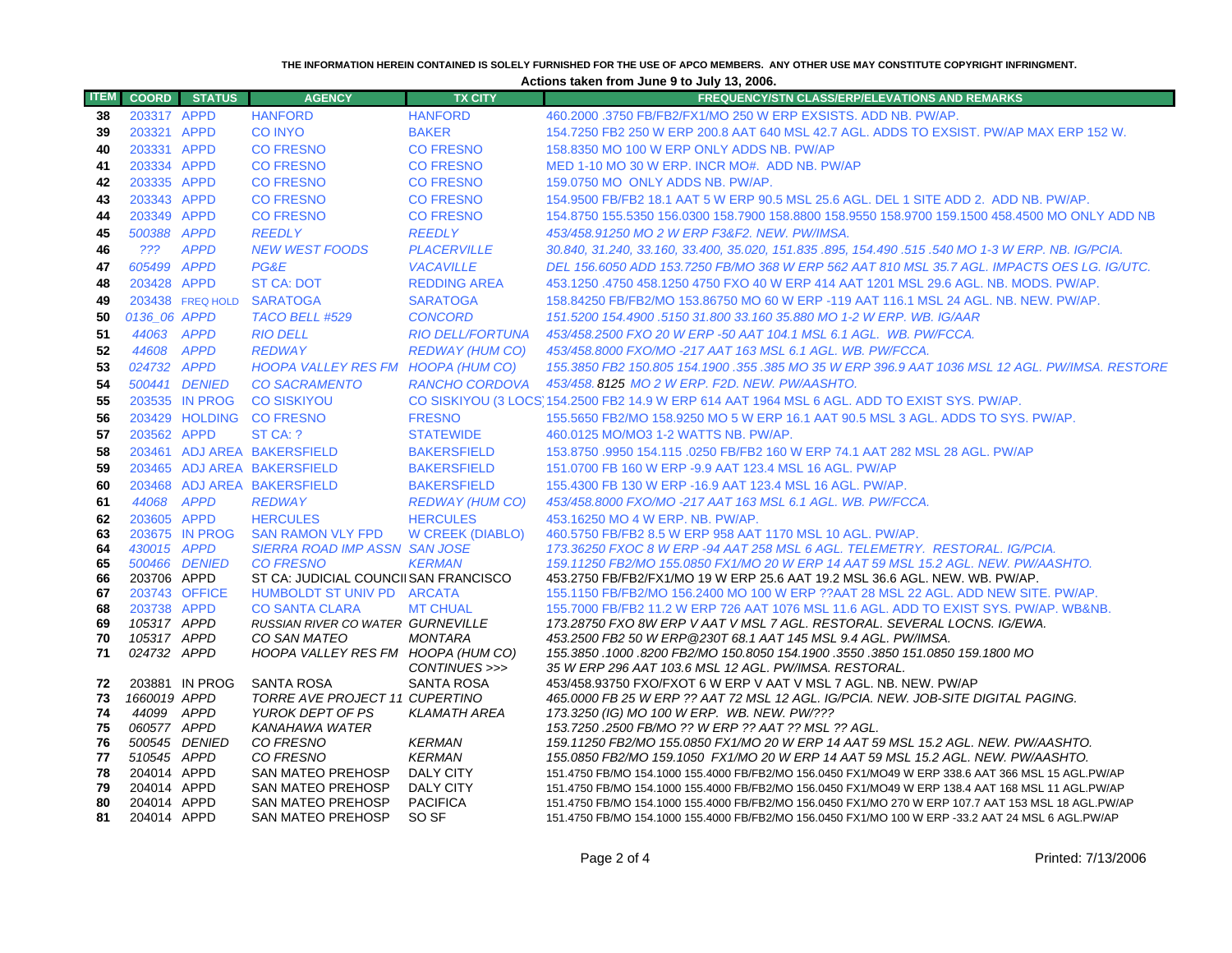#### **THE INFORMATION HEREIN CONTAINED IS SOLELY FURNISHED FOR THE USE OF APCO MEMBERS. ANY OTHER USE MAY CONSTITUTE COPYRIGHT INFRINGMENT.**

### **Actions taken from June 9 to July 13, 2006.**

|                  |              |                 |                                                      |                     | Actions taken from June 9 to July 13, 2006.                                                                       |  |  |
|------------------|--------------|-----------------|------------------------------------------------------|---------------------|-------------------------------------------------------------------------------------------------------------------|--|--|
| <b>ITEM</b>      | <b>COORD</b> | <b>STATUS</b>   | <b>AGENCY</b>                                        | <b>TX CITY</b>      | <b>FREQUENCY/STN CLASS/ERP/ELEVATIONS AND REMARKS</b>                                                             |  |  |
| 82               | 204014 APPD  |                 | <b>SAN MATEO PREHOSP</b>                             | SO <sub>SF</sub>    | 151.4750 FB/MO 154.1000 155.4000 FB/FB2/MO 156.0450 FX1/MO 65 W ERP 117.6 AAT 164 MSL 3AGL.PW/AP                  |  |  |
| 83               | 101884 APPD  |                 | KING AMERICAN AMB CO SAN FRANCISCO                   |                     | 453.88750 MO/MO3 1.3 W ERP. PW/IMSA. NB.                                                                          |  |  |
| 84               | 204018 APPD  |                 | ST CA: CHP                                           | <b>WILLIAMS</b>     | 42.3600 FB DELETE FREQ. PW/AP                                                                                     |  |  |
| 85               | 204020 APPD  |                 | ST CA: CHP                                           | YUBA CI             | 42.3600 FB DELETE FREQ. PW/AP                                                                                     |  |  |
| 86               | 204021 APPD  |                 | ST CA: CHP                                           | <b>WILLOWS</b>      | 42.3600 FB DELETE FREQ. PW/AP                                                                                     |  |  |
| 87               |              | 510276 IN PROG  | <b>BRISBANE</b>                                      | <b>BRISBANE</b>     | 158.99250 MO 5 W ERP. NB. DIGITAL. PW/AASHTO                                                                      |  |  |
| 470-512 MHz POOL |              |                 |                                                      |                     |                                                                                                                   |  |  |
| 88               |              | 202214 IN PROG  | <b>CO MARIN</b>                                      | <b>BODEGA</b>       | 483,9500 .3750 484.8750 490.8000 488.9750 489.3250 .7000 490.1000 .3750                                           |  |  |
|                  |              |                 | <b>CONTINUES</b>                                     |                     | FB/FB2 200 W ERP 39 AAT 218 MSL 30 AGL, ADD TO EXIST, YP/AP.                                                      |  |  |
| 89               |              | 202278 IN PROG  | <b>CO MARIN</b>                                      |                     | CO MARIN & SONOMA 483,6525, 1750 485,6250 484,2000 489,8500 FB2/MO 200 W ERP 566 AAT 745 MSL 60.7 AGL, NEW, PW/AP |  |  |
| 90               | 112926 APPD  |                 | <b>MOBILE RELAY ASSOC</b>                            | <b>LIVERMORE</b>    | 489.71250 FB6/FX1T/MO6 250 W ERP 126 AAT 335 MSL 39.6 AGL, NEW, IG/PCIA                                           |  |  |
| 91               | 142006 APPD  |                 | <b>MOBILE RELAY ASSOC</b>                            | <b>FAIRFAX</b>      | 489.83750 FB6/FX1T/MO6 1000 W ERP 612 AAT 762 MSL 21 AGL. NEW. IG/PCIA                                            |  |  |
| 92               |              | 201279 IN PROG  | <b>CO CONTRA COSTA</b>                               | <b>ORINDA</b>       | 482.7250 489.2500 490.0500 FB8/MO 33 W ERP 487 AAT 583 MSL 43 AGL, PW/AP                                          |  |  |
| 93               |              | 201289 IN PROG  | <b>CO CONTRA COSTA</b>                               | <b>MARTINEZ</b>     | 482,5750 483,0000 483,4000 483,7750 FB8/MO8 137 W ERP 239 AAT 273 MSL 36.6 AGL, PW/AP, NEW.                       |  |  |
| 94               | 135007 APPD  |                 | <b>MOBILE RELAY ASSOC</b>                            | <b>LOS GATOS</b>    | 490.53750 FB6/FX1T/MO6 250 W ERP 722 AAT 1035 MSL 42 AGL. IG/EWA.                                                 |  |  |
| 95               | 142905 APPD  |                 | <b>MOBILE RELAY ASSOC</b>                            | <b>LIVERMORE</b>    | 490.71250 FB6/FX1T/MO6 250 W ERP 126 AAT 335 MSL 39.6 AGL. IG/EWA.                                                |  |  |
| 96               |              | 172546 DENIED   | <b>MOBILE RADIO ASSOC</b>                            | <b>LIVERMORE</b>    | 484.96250 FB6/FX1T/MO6 250 W ERP 126 AAT 335 MSL 38 AGL, NB, IG/EWA,                                              |  |  |
| 97               | 140225 APPD  |                 | <b>RF WIRELESS</b>                                   | NOVATO/WCREEK       | 483.61250 FB6/MO 250 W ERP 936 AAT 1097 MSL 86 AGL. NB. IG/EWA.                                                   |  |  |
|                  |              |                 | 800 MHz PUBLIC SAFETY (GP, YP, GF, YF) & Commi Users |                     |                                                                                                                   |  |  |
| 98               |              | jul 06 app pend | co monterey                                          | co monterey         | 856.71250 or 856.26250 Fbt/mo ?? Erp ?? Aat ?? Msl ?? Agl. Gp/ap. Mdt channel.                                    |  |  |
| 99               |              | 156156 APP INF  | CHABOT-LOS POSADAS HAYWARD                           |                     | 222.2222 FB2/MO 65 W ERP 22 AAT 12.1 MSL 10.5 AGL. NEW GP/AP.                                                     |  |  |
| 100              |              |                 | 176408 FREQ HLD ST CA: P&R                           | PINE GROVE (ZION)   | 856.7375 858.7625 FB/FB2/FX1/MO 184 W ERP 282.9 AAT 902 MSL 43.3 AGL, ADD 2N CHNL MINOR MODS, GP/AP               |  |  |
| 101              |              | 180044 APP INF  | <b>CO NAPA</b>                                       | <b>BERRYESSA PK</b> | 856,96250 FB 280 W ERP 647.2 AAT 932 MSL 6.1 AGL, ADD TO EXIST, GP/AP, MOB DATA,                                  |  |  |
| 102              |              | 181958 APP INF  | <b>OAKLAND</b>                                       | <b>OAKLAND</b>      | 858,93750 FB2/FX1/MO 105 W ERP -3 AAT 91.4 MSL 18.9 AGL, ADD NEW FREQ, PW/AP                                      |  |  |
| 103              | 183985 PEND  |                 | <b>ST CA: DOT</b>                                    |                     | LEE VINING (CONWAY 859.73750 FB/FB2 860.98750 FB 496 W ERP 98 AAT 2560 MSL 30.5 AGL. MOD. GP/AP.                  |  |  |
| 104              |              | 202627 IN PROG  | <b>STOCKTON</b>                                      | <b>STOCKTON</b>     | 856.23750 859.48750 FB/FB2/MO 75 W ERP 40.3 AAT 5.8 MSL 122 AGL, EXIST, ADD SITE, GP/AP                           |  |  |
| 105              | 180559 WDRN  |                 | <b>CO CONTRA COSTA</b>                               | <b>RICHMOND</b>     | 859.46250 FB/MO 250 W ERP 148 AAT 204 MSL 15 AGL, GP/AP                                                           |  |  |
| 106              | 09637 APPD   |                 | <b>LORI OCEGUDA</b>                                  |                     | DUNLAP(S BENITO CO 860.38750 FB2/MO 50 W ERP 1907 AAT 1415 MSL 15 AGL. GO/EWA                                     |  |  |
| 107              | 092708 APPD  |                 | <b>LORI OCEGUDA</b>                                  |                     | IDRIA (S BENITO CO) 856.38750 FB2/MO 50 W ERP 726 AAT 1586 MSL 48 AGL. GO/EWA.                                    |  |  |
| 108              | 093137 APPD  |                 | <b>WM LOVELY</b>                                     |                     | DUNLAP(S BENITO CO 858.31250 FB2/MO 50 W ERP 1907 AAT 1415 MSL 15 AGL. GO/EWA.                                    |  |  |
| 109              | 093541 APPD  |                 | <b>SAM GARDALI</b>                                   |                     | IDRIA (S BENITO CO) 858.38750 FB2/MO 7100 W ERP 26 AAT 1586 MSL 48 AGL. GO/EWA.                                   |  |  |
|                  |              |                 |                                                      |                     |                                                                                                                   |  |  |
| 110              | 093208 APPD  |                 | <b>WM LOVELY</b>                                     |                     | IDRIA (S BENITO CO) 857.38750 FB2/MO 100 W ERP 726 AAT 1586 MSL 48 AGL. GB/EWA.                                   |  |  |

 203314 APPD ST CA: DOT BRIDGEPORT (MONO) 860.73750 FB/FX1 55 W ERP -407 AAT 2104 MSL 9.1 AGL. ADD TO EXSIST. GP/AP **119** 203874 APPD ST CA: DOT SACRAMENTO 810.71250 814.76250 FX1/MO 35 W ERP 11.3 AAT 12.2 MSL 13.7 AGL. MOD. EXIST SITES. GP/AP. 203882 APPD CO CONTRA COSTA MARTINEZ 856.23750 FB/FB2/MO 5 W ERP -41 AAT 50 MSL 5 AGL. JAIL. GP/AP

203284 APPD ST CA: DOT REDDING 859.98750 FB/FB2 67 W ERP 542.5 AAT 1051.6 MSL 27.4 AGL. ADD TO EXIST. GP/AP

203296 APPD ST CA: DOT RED BLUFF 859.98750 FB/FX1 150 W ERP -62 AAT 82.3 MSL 12.2 AGL. ADD TO EXIST. GP/AP

203313 APPD ST CA: DOT LAKEHEAD (SHA CO) 859.98750 FB/FX1 150 W ERP -519 AAT 485 MSL 18.3 AGL. ADD TO EXIST. GP/AP

857.23750 **856.43750** FB/FB2/MO 5 W ERP -41 AAT 50 MSL 5 AGL. NEW. JUV HALL RADIAX GP/AP

*152620 APPD SAM GARDALI IDRIA (S BENITO CO) 855.26250 FB2/MO 100 W ERP 726 AAT 1586 MSL 48 AGL. GB/EWA* 

*154342 APPD SAM GARDALI NIPINNAWASSEE/COALINGA 854.91250 FB2/MO 100 W ERP 350 AAT 1311 MSL 12 AGL. GB/EWA.*

*155338 APPD WM LOVELY DUNLAP(S BENITO C O 855.43750 FB2/MO 50 W ERP 1907 AAT 1415 MSL 15 AGL. NEW. GO/*

CO CONTRA COSTA MARTINEZ

**111**

**112**

**113**

**114**

**115**

**116**

**117**

**118**

**120**